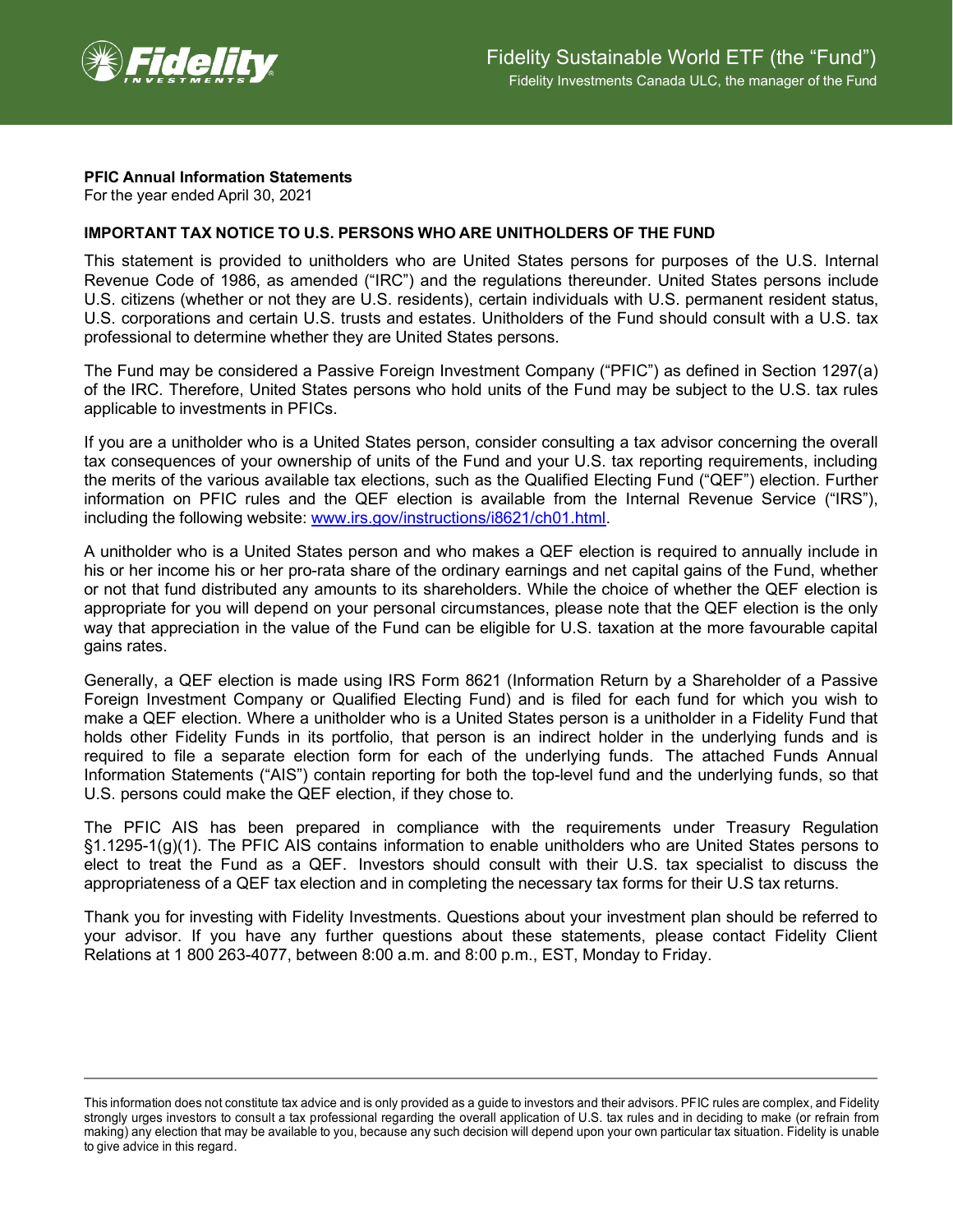

## **PFIC Annual Information Statements (US\$)**

For the Fund's PFIC taxation year ended April 30, 2021

- 1. This Information Statement applies to the PFIC taxation year of Fidelity Sustainable World ETF (the "Fund") commencing on May 01, 2020 and ending on April 30, 2021.
- 2. The per-unit, per-day amounts of ordinary earnings and net capital gains of the Fund and it's lower-tier Fund(s) as applicable, for the period specified in paragraph (1) are provided in the table:

| <b>FIDELITY FUND HELD DIRECTLY</b>                         |                                       |                                      | <b>ORDINARY</b><br><b>EARNINGS \$</b>            | <b>NET CAPITAL</b><br><b>GAIN \$</b>         |  |
|------------------------------------------------------------|---------------------------------------|--------------------------------------|--------------------------------------------------|----------------------------------------------|--|
| <b>Fidelity Sustainable World ETF</b>                      |                                       |                                      | 0.00226723                                       | 0.00220872                                   |  |
| <b>FIDELITY LOWER-TIER FUNDS HELD</b><br><b>INDIRECTLY</b> | <b>ORDINARY</b><br><b>EARNINGS \$</b> | <b>NET CAPITAL</b><br><b>GAIN \$</b> | <b>FUND'S U.S. TAX YEAR</b><br><b>COMMENCING</b> | <b>FUND'S U.S. TAX</b><br><b>YEAR ENDING</b> |  |
| Fidelity U.S. Money Market<br><b>Investment Trust</b>      | 0.00000000                            | 0.00000000                           | May 01, 2020                                     | April 30, 2021                               |  |

To determine your pro-rata share of the amounts of ordinary earnings and net capital gains of the Fund and each of its lower-tier fund(s) held directly and indirectly, as applicable, multiply the per-unit per-day amounts indicated above by the number of units of the Fund held and the number of days you held the units during the Fund's PFIC taxation year.

Here is an example to illustrate the calculation using the per-unit, per-day factors.

You own 100 units of Fund A from the period May 1, 2020 through October 31, 2020. You purchased an additional 100 units of Fund A on November 1, 2020. You did not sell any units of the Fund at any time during the year. Fund A has a PFIC taxation year end of April 30, 2021.

The Fund's ordinary earnings were \$0.001 per unit, per day.

Result: Your ordinary earnings for 2021 of the directly held fund are (\$0.001 \* 183 days \* 100) + (\$0.001 \*180 days\* 200) = \$54.30

Use the same calculation method in the example above, to determine your pro-rata share of the amounts of ordinary earnings and capital gains for any applicable lower-tier Fund(s).

3. The per-unit amounts of cash and fair market value of other properties distributed or deemed distributed by the Fund during the period specified in paragraph(1) are provided in the below chart.

| <b>PAYMENT DATE</b> | <b>CASH/PROPERTY</b><br><b>DISTRIBUTIONS (\$)</b> |  |  |
|---------------------|---------------------------------------------------|--|--|
| December 31, 2020   | 0.21394182                                        |  |  |
| TOTAL               | 0.21394182                                        |  |  |